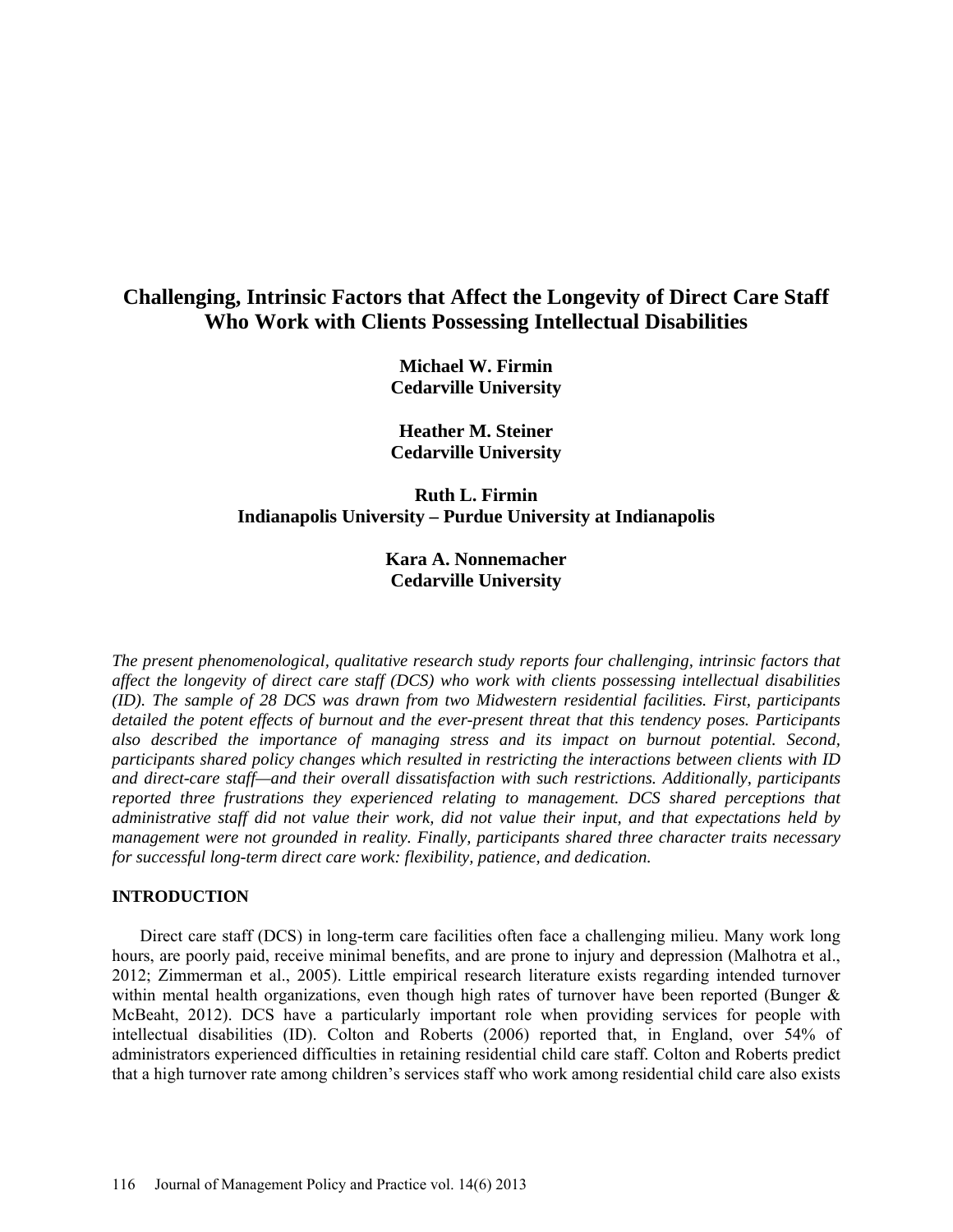in America. Recently, some research attention has been devoted to the roles, responsibilities, and working conditions of DCS in residential settings for persons with disabilities (Ford & Honnor, 2000).

Happell, Martin, and Pinikahana (2003) reported a growing concern about stress and burnout among DCS. The term "burnout" is used to describe the emotional exhaustion experienced in the public service. A primary cause relates to organizational factors and burnout tends to be a process rather than a fixed state. Happell et al. believe that the individual and the environment both tend to be contributors and result from negative experiences that lead to staff turnover. Gallon et al. (2000) reported that an annual 25% turnover rate is common among treatment agency staff, and the turnover rate mostly is not because staff are fired but, rather, because they voluntarily quit.

A number of studies have identified high levels of staff turnover and burnout for DCS providers in community residential programs (e.g., Zimmerman et al., 2005). Demographic data have shown that male workers, younger workers, and those working for 1 to 2 years generally report having experienced more stress. Burnout can result from people entering their work with high goals and expectations, then feeling as though they have failed. Sentiments of powerlessness and hopelessness, often lead to eventual burn out (Beevers, 2011). Additionally, data suggests that DCS often quit, not because they are dissatisfied with their jobs. Experiencing job satisfaction offers no guarantee that workers will remain in the service either (Colton & Roberts, 2007).

Job satisfaction refers to an individual's reaction to specific dimensions of a job, as well as the job experience as a whole (Van den Pol‐Grevelink, Jukema, & Smits, 2012). Also, job satisfaction has been described, according to Happell et al. (2003), as an affective state that depends on the interaction of employees, their personal characteristics, and values or expectations with the work environment and the organization. Job dissatisfaction occurs often as a source of and an outcome measure of stress and burnout. Research by Happell et al. has shown that the structure, organizational atmosphere, job tasks, pay, potential for advancement, personal recognition, leadership style, and perceived effectiveness are major factors that often impact job satisfaction. When people have not reached the job satisfaction they wanted or intended, burnout, stress, and job turnover rates many increase. Whittington and Burns (2005) has concluded that staff beliefs and feelings about their work are likely to impact their experiences of work stress, the possibility of burnout, and the involvement in interventions by professionals such as clinical psychologists. Not only can burnout be caused by heavy workloads, poor pay, low status of the work and poor supervision (Colton & Roberts, 2007), but it also is influenced by the tension or conflict between the different ways of understanding and responding to patients' challenging behaviors. Colton and Roberts have found similar factors that contribute to high turnover rates, such as low status at work, poor salary levels, insufficient training, and the difficulties experienced in coping with challenging people. The difficulties of balancing work and family life also have been known to impact high turnover rates.

The present study addresses the longevity factors related to DCS, garnering their perspectives regarding what motivates them to continue working with this population. Administrators of facilities for persons with ID find it challenging to locate, hire, and retain quality DCS. Treatment administrators have reported that they annually spend significant amounts of money and time in replacing departed staff (Gallon et al., 2003). Consequently, a potential benefit of the present study is that, as administrators better understand the perspectives of DCS, they ultimately can improve the services offered to persons with ID by hiring and retaining the best quality DCS possible. Hiring replacement staff can be very challenging for both the employees and the persons with ID. Consequently, reducing DCS turnover may have direct bearings on enhancing the quality of life for many persons with ID.

Salkind (2011) suggests that qualitative approaches can be highly useful for studies where little depth of understanding is known regarding a proposed research construct. The present current research literature has focused on surveying various dynamics related to job satisfaction and turnover with DCS who work with persons with ID. However, there are no rich or thick descriptions (Leedy & Ormrod, 2012) regarding how DCS come to understand these dynamics or in what manners these factions impact perceived job quality and, consequently, longevity. Our present qualitative research approach helps to rectify this gap in the present research literature.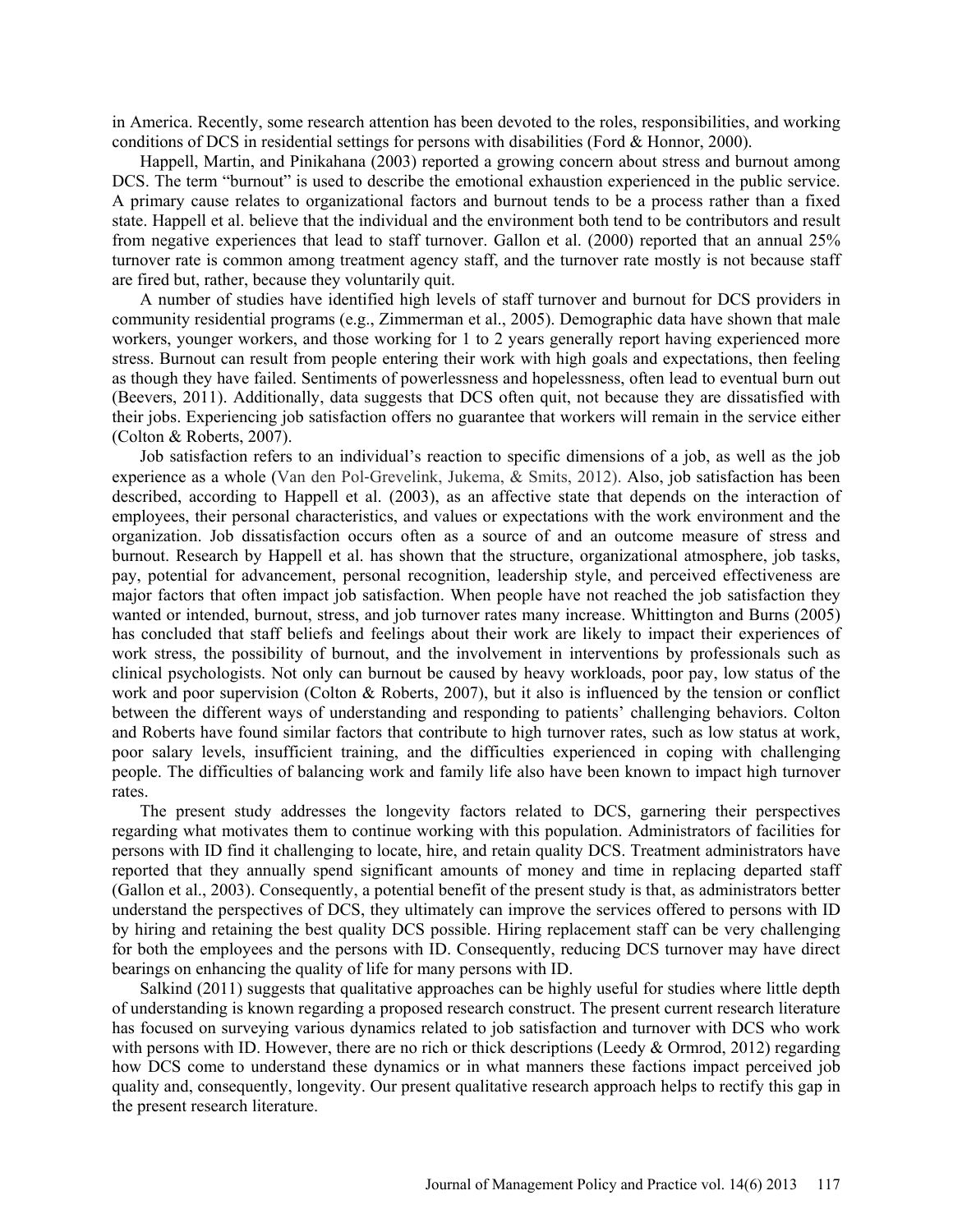In sum, the objective of the present study was to provide a phenomenological, qualitative research study that related the percepts and understandings of how DCS understand their roles in working with persons diagnosed with ID. We aimed to relate the conceptions in a systematized means, in accordance with standard and established qualitative protocol. By temporarily entering into the worlds of DCS through in-depth interviews, we endeavored to help relate to readers challenging, intrinsic factors which affect the longevity of DCS who work with clients possessing ID.

### **METHOD**

### **Participants**

Participants for the present research study came from two organizations located in medium-sized Midwest cities that provide services to persons with ID. The facilities are located in the same and have no organic affiliation with one another. We selected one institution that was state operated and another that was privately operated (i.e., not state-run) in order to provide sampling from DCS in both public and private sectors. Obtaining ready access to the employees in both institutions was a salient factor when selecting these particular two organizations. That is, the administration allowed us full and unrestricted approval for interviewing any and all DCS in their respective institutions. Both organizations operated multiple residential facilities and serviced a full range of residents: mild, moderate, severe, and profound ID. We recognize the reality that the world of ID work is somewhat of a small and tight-knit circle. Consequently, in order to maximize the privacy of the facilities and the confidentiality of the research participants, we deliberately are choosing not to share additional demographic information regarding the respective organizations (e.g., number of clients the organizations served, number of employees in the organization, etc.). Some administrators likely would be able to guess or figure out the names of the residential facilities—if we shared additional information—and others might guess or assume inaccurately, making potential incorrect inferences about the organizations. In sum, we believe it best to share minimal data relating to the facilities where the participants worked.

More importantly, information regarding the participants follows. Consistent with recognized qualitative research protocol, we utilized criterion sampling (Harsh, 2011; Liamputtong & Ezzy, 2009) as the basis for selecting individuals in both the residential facilities. We used the criterion of 8 years of continual DCS to persons with ID as the minimal number of years needed in order to participate in the present study. This number was derived from discussing the objectives of the study with the administrators of the respective institutions. Given the personnel working at the organizations at the time of data collection, we believed that there likely would be ample numbers of participants available in each setting in order to reach saturation (this construct is discussed below).

The administrations provided the names of DCS who served ID populations for 7 years or longer and we began randomly selecting individuals from these lists. Roughly half of the total sample used in the present study came from both organizations. When identifying a potential subject, he/she was contacted by phone and invited to participate in an in-depth interview, discussing his/her perceptions of DCS. Each potential interviewee agreed to participate in the study—with no attrition. We utilized semi-structured interviews (Roulston, 2011), exploring the general constructs of reasons for entering the field, perceived intrinsic and extrinsic benefits and liabilities of DCS, the participants' reasons for staying in the field, and intrinsic and extrinsic motivations for being in DCS. Semi-structured interviewed were used in order to provide the participants with opportunities for sharing their percepts and ideas without rigid scripts, as sometimes occurs with structured, verbal surveys. As such, participants were free to deviate from the questions being asked and share stories, illustrations, and take the interview in directions that seemingly best help the participants to relate their inner-worlds and ideas.

We continued selecting names and conducting interviews until saturation (Creswell, 2012a) occurred. In qualitative research conceptualization, this means that we continued adding new participants to the study's sample as long as new individuals were adding additional, novel information to the overall potential themes. Saturation occurs when adding new people to the research sample no longer provides new, meaningful data. This occurred in the present study at around 26 or so interviews. Consequently, we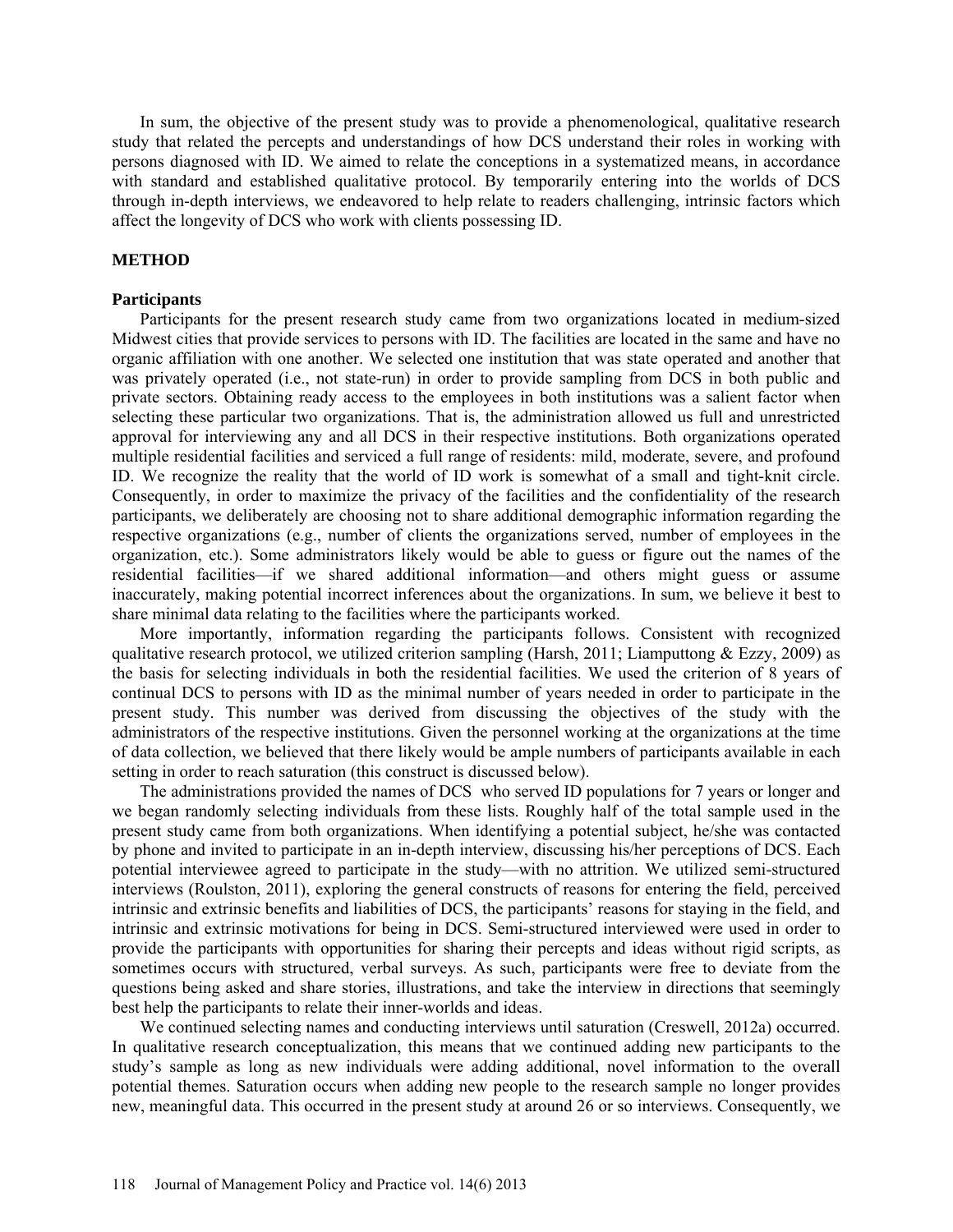stopped data collection with 28 interviews. Creswell (2012b) indicates that a sample size of about 25 or so individuals, all who experience the same phenomenon under investigation, often produces saturation in qualitative research studies. In sum, following the protocol of experts such as Guest, Bunce, and Johnson (2006) and Neuman (2006), we believe the sample size utilized in the present study was adequate for the intended design and purpose.

The average number of years that individuals in our sample served in DCS at their respective organizations was 15 years. The number of years served ranged from 8-24 years. Additionally, the average total number of years that the individuals served in DCS, either at their present locale or previous DCS with ID populations, was 16 years—ranging from 8-27 years. Approximately 60% of the total sample was female. Eighty-six percent of the sample was Caucasian and 14% identified themselves as African-American. Seventy percent of the sample possessed high school diplomas as their highest educational attainment, 18% attended college for less than 2 years, and 3% of the sample had a four year college degree, 3% had a two year college degree, 3% graduated from a beautician school, and 3% did not graduate from high school. The average age of the individuals in our sample was 50 years old. The ages ranged from 33-62 years old and one middle-aged individual preferred not to state her numerical age. Naturally, the names used in the present article in order to enhance reading clarity are pseudonyms.

#### **Procedure**

Following Firmin's (2006a) protocol, interviews occurred in two waves. In qualitative protocol, this means that all participants were interviewed during the first wave. All interviews were tape recorded and transcribed for later analysis. Selected participants were selected for follow-up, second-wave interviews, based on needs for clarification, elucidation of original interview statements, and the addition of illustrations to elaborate further particular points that were made. The transcripts were coded (Bereska, 2003), using a line-by-line protocol (Chenail, 2012a) for reoccurring words, phrases, concepts, and constructs. Some codes that initially seemed promising were later discarded due to lack of consistent support across the participants' transcripts. In other places, codes were combined or collapsed into major categories in order to keep the analysis of all the transcripts manageable. A constant-comparison analysis (Silverman, 2006) consisted of relating each new transcript codes with the previous transcripts, observing similarities among the responses by the participants. Following Gay, Mills, and Airasian (2009), data analysis often involved asking key questions, conducting organizational review, visually displaying the findings, and concept mapping.

The use of NVIVO qualitative research software enhanced the process of moving from coding the data to generating themes. It assisted with the organization of the material content analysis. However, consistent with caveats by Bazeley (2007), we did not use the software in purely mechanistic means. That is, we were careful not to let the software replace our own human factors analysis, applying our own intuition, conceptualization, logic, and experience to the coding process. As such, the qualitative software helped to enhance our due efforts and not to replace the work that only the human element can see and report in qualitative studies (Lewins & Silver, 2007).

The themes generated and reported in the present study represent the consensus of the study's participants. These themes were generated inductively from analyzing the transcript data. As such, we utilized open coding (Maxwell, 2012) strategies throughout the project. In qualitative terms, this means we did not begin with any pre-conceived categories for analysis. Rather, we drew from the data what we perceived to be the common perceptions among the participants and related those to the reader in a systematic manner. Also, we are well aware of the debate in phenomenological and grounded theory qualitative research regarding the potential role of theory (Frost, et al., 2010). That is, some qualitative experts (e.g., McFarlane & O'Reilly-deBru, 2012) argue that theory should be used when framing a study and interpreting its results. Others (e.g., Raffanti, 2006), in contrast, believe that theory should be bracketed—deliberately held at bay—and not incorporated into research design or interpretation, since that is the reader's role—not the researcher's. Obviously, we are not going to settle the issue in the present article, but we do explicitly note that our avoidance of theory—both in the study's design and discussion of the results is deliberate and not an oversight. It follows a long-standing commitment we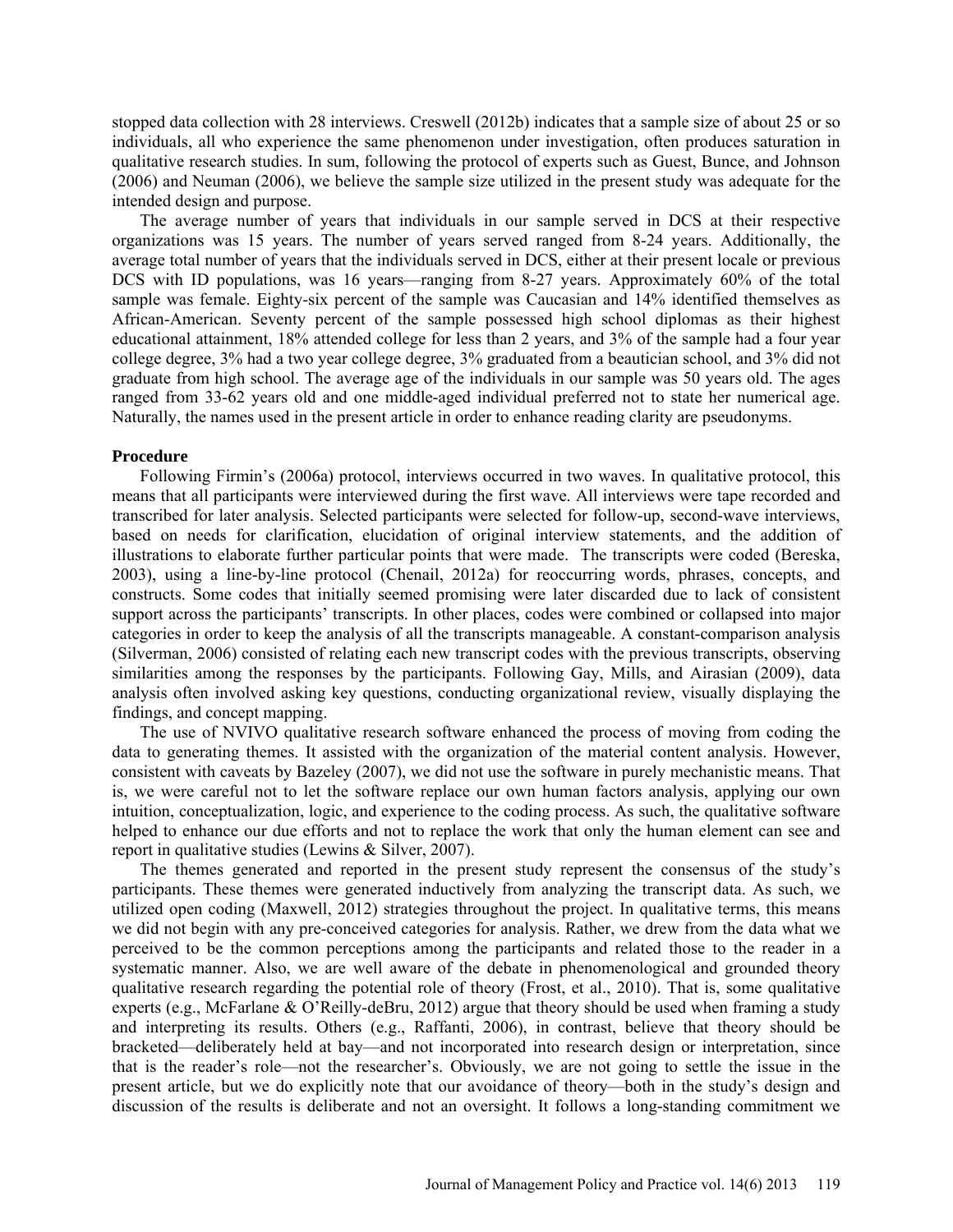have to a more traditional paradigm of qualitative research, which is scholarly acceptable and a viable approach for this type of study (Cresswell, 2012b).

Our intent was to generate an article that achieved high standards for rigor in the qualitative research tradition (De Wet & Erasmus, 2005; Sin, 2010). Toward that aim, we built into the study elements that were designed to enhance its internal validity. One included meetings among the researchers (authors) when coding and analyzing the transcript data. Discussions of potential codes and how those eventually translated into themes that aptly represented the consensus of the participants in the study were invaluable. Obviously, good qualitative research results can be generated from a sole researcher's perspective (Silverman & Marvasti, 2008). At the same time, however, experts also generally share a consensus that the collaborative process aids in qualitative research process. Discussion, debate, and examination of potential preconceptions or biases, considering alternative explanations, are examples of how the group analysis process often aids qualitative analysis in proactive ways. The findings also may be considered generally more reliable since the reported themes represent the agreement of multiple researchers—rather than one individual's narrow perspective. The results reported in the present study are the ones that all members of the research team agreed represented the participants' consensus.

Internal validity also was enhanced through generating a data trail (Tracy, 2010). This is a qualitative research process where authors create a document, showing how each of the findings reported in a study are grounded in sufficient transcript data in order to show adequate validity of the findings. The use of the NVIVO software is particularly useful toward this end. Benefits of generating a data audit include reducing the likelihood of researcher fraud, providing confidence that the reported results represent the consensus of the research participants, and aiding future researchers with a potentially useful structure when replicating and/or furthering the research study with other samples.

The use of member checking (Carlson, 2010) also enhanced the study's internal validity. This process involves presenting the findings of a study with the various participants who provided the original interview data. The process helps to ensure that the results being reported adequately represent the actual percepts and sentiments of the participants. Consistently, we found that interviewees reported that they concurred with the reported findings and that the manner that we communicated the results represented the gist of what they intended to relate.

Internal validity also was enhanced through the use of an independent researcher for this study (Flick, 2006). This is qualitative research process of utilizing an expert who was not involved in the data collection or analysis to review the transcripts and procedure followed in the study. The general idea is that internally valid conclusions reasonably should be visible, following the data trail data, from transcripts to conclusions—by someone who was outside of the data collection process. Natural connections should be apparent, without forcing conclusions or imposing biased perceptions on the data. Rather, the results should be grounded such that a reasonable trace can be naturally seen from the conclusions drawn to the transcripts and codes that produced the findings.

And finally, internal the study's internal validity was strengthened through the use of low inference descriptors (Chenail, 2012b) when writing the manuscript. In qualitative research terms, this means we used both a wide variety of quotes as well as provided a reasonable depth of citations from the participants'' transcripts. This grounds the reported findings so that it helps insure authors are not imposing their own percepts onto the research results.

#### **RESULTS**

The present study reports four challenging, intrinsic factors that affect the longevity of DCS who work with clients possessing ID. First, participants detailed the potent effects of burnout and the everpresent threat that this tendency poses. Participants also described the importance of managing stress and its impact on burnout potential. Second, participants shared policy changes which resulted in restricting the interactions between clients possessing ID and direct-care workers—and their overall dissatisfaction with such restrictions. Additionally, participants reported three frustrations they experienced relating to management. DCS shared perceptions that administrative staff did not value their work, did not value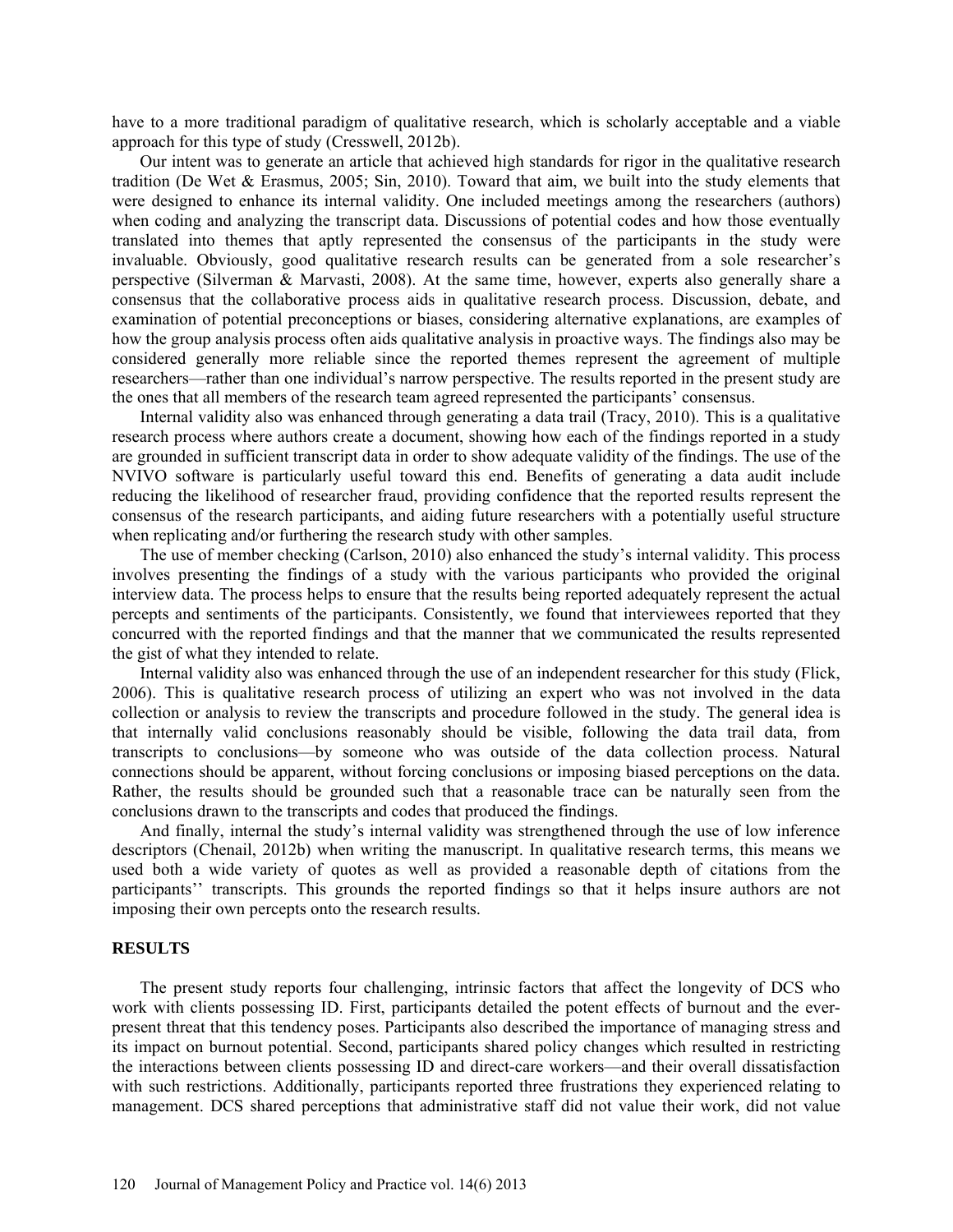their input, and that expectations held by management were not grounded in reality. Finally, participants shared three character traits necessary for successful long-term direct care work: flexibility, patience, and dedication. Two additional themes also were found in the data but, due to pagination limitations for the present article, will be reported in other, future journal articles: positive, intrinsic factors that affect DCS' longevity and extrinsic factors that affect DCS' longevity.

# **The Potency of Burnout**

Participants in our study repeatedly affirmed the cogent force of burnout as it contributes to the depletion of needed DCS for persons with intellectual disabilities . Most DCS in the study described burnout as the point at which an individual no longer enjoys his/her work. David, for example, candidly described the negative effects of burnout on one's job:

Oh, yeah, [the potential for burnout definitely exists], and I see it a lot. I see it where people really don't care and they just go through the motions. And I think, "Why are they even here?" Sometimes I wish they would leave. It sounds mean, but I don't like to work with those people that just do it and do what they have to do and then they are done. No interaction at all. That's burnout, and that's when I think…if you don't have compassion then it is time for you to go look for something else.

In addition to describing the typical outcomes of burnout, participants further explained that the potential for burnout was high. DCS's emotionally related the various dynamics of their work that loaded into their tendencies toward experiencing burnout, emphasizing the seeming inevitability of this phenomenon. Rebecca, for example, explained that the potential for burnout was something that she and her collogues faced daily. Another participant similarly affirmed the encompassing effects of burnout that most DCS in our study reported: "Just about everyone gets burned out sooner or later, so we see it every day."

Additionally, participants related specific occasions when burnout tends to increase. DCS we interviewed explained that particular clients were more challenging to assist than were others. Consequently, individuals who worked in these especially stressful environments seemed more prone to burnout. Tara, for example, explained: "Burn-out, yeah, definitely. Especially working full time and coming and working with the same thing every day. Especially if you work at a home with more aggressive clients or something like that, there is more potential there." DCS in our sample also explained that particular days, weeks, months, or times of the year tend to vary relative to difficulty. Burnout seemingly correlated with these difficult intervals in the eyes of our participants. Megan aptly summarized the outlooks of her fellow DCS in this regard:

I think that there is burnout, simply because you get frustrated after a while and you have to kind of rejuvenate. That is one of the benefits we have, we have a lot of leave time, which gives you that extra time for getting away, so you can come back with a new relaxed feeling. There is a potential for burnout, especially if you are having a bad year. Like, a lot of our folks passed about two years ago, which was a really hard time.

In addition to describing the dangers of burnout, participants also detailed their efforts to overcome these tendencies. Overall, DCS in our sample explained that avoiding the factors which typically contribute to burnout seemed near impossible. Instead, as Dan phrased it: "It's all how you deal with things." On a day-to-day basis, participants shared that stress was simply a part of their job. Responding appropriately to stress-related aspects of their work seemed to be key, in the eyes of our participants, to successfully overcoming burnout. Helen, for example, summarized most DCS as she reflected on necessary response patters: "This job does [have the potential for burnout], if you let it. You have to be responsible and considerate to yourself sometimes. If things get a little heated, you need to learn to step away and go somewhere else and take a deep breath. You need to clear your mind because this can get very stressful!"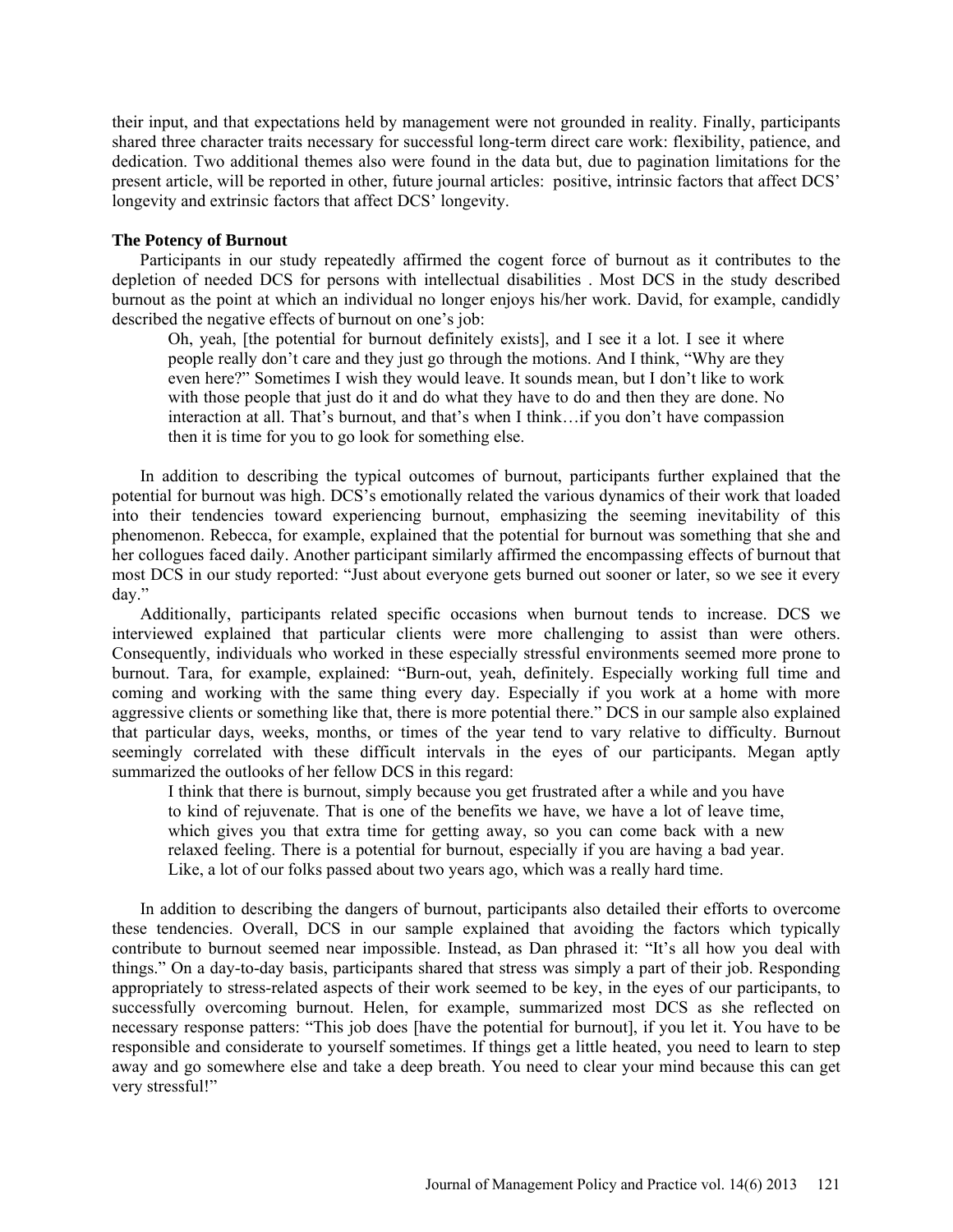DCS we interviewed also described the importance of a positive outlet after regularly handling such high stress levels. Seemingly, failure to properly handle work-related stressors significantly contributes to burnout experienced by DCS. Sarah further explained:

You are really confined in here and you have no place for an outlet, and you are always surrounded by the individuals [residents]. And it can get to you quick, and I think a lot of young people have trouble finding out how to release it in a productive way instead of just getting mad and wanting to leave. Everyone can frustrate you at times, and there is no place to go [when you're here], and you are just stuck in these walls for 8 hours with no outlet.

Consequently, participants explained that, as stress builds, often it was necessary to "get away" temporarily from their work environment. These DCS further clarified that vacation time often functions as a powerful antidote to burnout. Chris, like most participants, summarized the perceived need for regular vacation time in response to stressful job dynamics: "Yep, you do experience burnout! In fact, I just got through a phase where I was tired of laundry, tired of this and that, but you get over it or you get burned out—and that is when you need a vacation!" Additionally, DCS in our sample described perceptions that the nature of their job merited the need for time-off. Participants further viewed vacation time not as a benefit but, rather, as a necessity. Laura, for example, explained this perception shared by most DCS in our sample, when reflecting on the perceived stress she regularly faced while working:

On third shift, we do get interaction with them also, and we usually have 2 or 3 that are up all night. And of course we got laundry to do and get breakfast ready for the morning and then do room checks, and bathroom checks for each individual. So, we *always* have something to do…[and] there is potential for burnout! But that is what vacation and paid time is for. They understand for the most part that we need time off at times, because it does get stressful!

# **Unwelcomed Policy Changes and Restrictions**

Consistently, participants from both facilities voiced their overall frustration with the increasing restrictions regarding DCS' interactions with clients. Many of these particular changes were instated for the protection of persons with ID However, participants in our sample felt that, instead, these restrictions severely limited the depth of meaningful interaction possible between DCS and clients. For example, James described the difficulty he now encounters when seeking to relate to clients because of increased restrictions:

Well, you have to have hands-on contact [when working with the MR population], you can't just sit here and talk to them like I am talking to you. [However], it is getting so anymore that if you just touch them, then "Oh, that is abuse!" or the tone of your voice, that is abuse, too. I mean, they do need their rights and everything, but you need to relate to them and work with them daily. So it's getting tough to get things done.

Participants seemingly understood that most restrictions were instigated with the intent of increasing the protection of individuals with ID. However, DCS in our sample explained that abiding by these rigid limitations consequently meant limiting their ability to invest personally in the clients with whom they worked. Most individuals in our sample felt that these growing restrictions hindered them from truly connecting in the lives of their clients. Amanda, like most participants, shared the change in mind-set she has been encouraged to adopt that better fits the "impersonal" work tactics she now feels required to adopt:

I wish I was still able to take the individuals out. We used to be able to do that on our own time if we wished to but, because people thought they should get paid to do so, they put a stop to that. I used to take them to Thanksgiving at my house, and now we can't…I would like it to be more family-oriented [here], but they stress us to not get too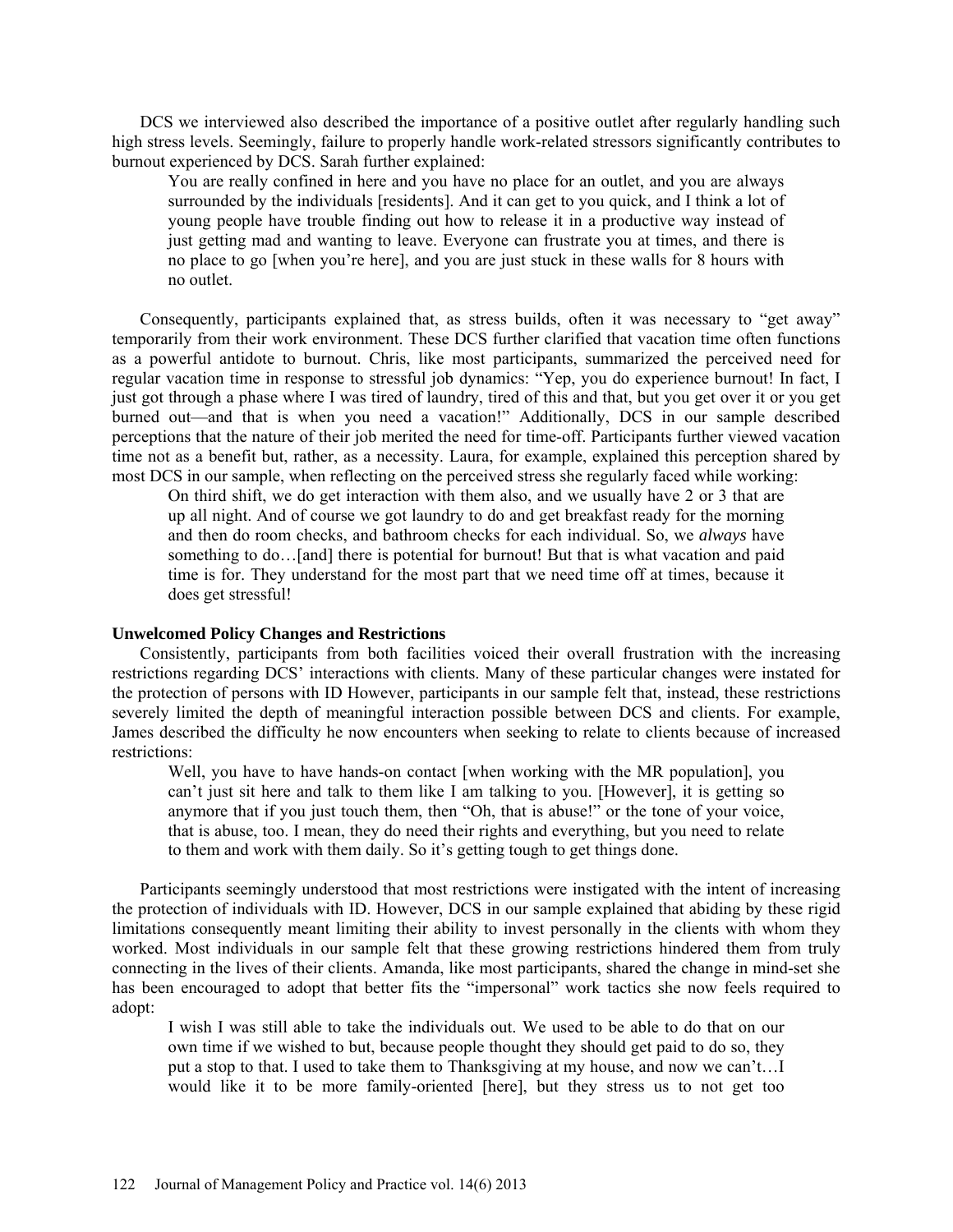personally involved. But how can you not? If you have the compassion like you should, then it's impossible not to.

#### **Frustrations with Management**

Participants in both facilities also shared three major frustrations they experienced related to their administrative staff. First, DCS in our sample felt that management, overall, did not respect those (line staff) working beneath them. Repeatedly, participants described the lack of respect they perceived was shown to them by management, emphasizing the demeaning nature of such administrative attitudes. Kathy summarized most participants in this regard: "What frustrates me the most is that sometimes I feel we are not appreciated because we are the underdogs, we are the caregivers….I think a lot of it is feeling just unappreciated by the higher up." Participants in our study further described their perceptions of maltreatment when receiving instruction from management. DCS explained that their desire was not to disrespect management. Rather, participants seemingly found it difficult to support management wholeheartedly while administration seemingly belittled the knowledge and experience DCS had acquired over the years. Kate aptly illustrated most participants' sentiments when describing personal attitudes toward administration:

I find myself most frustrated by management. Sometimes you feel that they want to tell you do things that you kind of already know how to do, and you don't feel like you get the respect that you should get. You just kind of feel like they are your boss, and their way is right—and it doesn't matter what you say, *this* is how we are going to do it! The main thing is to make sure the residents are taken care of, but sometimes it's hard to do when management steps in and tries to act like they know what's best.

Second, participants also described frustrations related to the amount of influence they perceived DCS held in relation to administrative staff. Participants seemingly were not reacting to their supervisors' authority or to being told what to do. Rather, participants felt that, because DCS regularly interacted and cared for clients more than administrative staff, the perceptions of DCS regarding the needs of clients naturally were more accurate. Consequently, participants, such as Hannah, explained the desire of most DCS in our sample to have a stronger voice when it came to administrative decisions that impacted residents: "I would change things so we were listened to more, as to the client's needs, when we are the ones working with them all the time, and we know more than [the administration] what they [the clients] are anticipating us to achieve with them."

Participants further shared perceptions that little communication perceived to exist between administration and DCS in regards to best serving the clients. Resultantly, DCS in our sample felt as though they had little, if any, say in the decision making process as it related to clients with ID. Emily, like most DCS in our sample, voiced her frustration with these policies: "I guess to feel like you are appreciated for what you do and have more say in things around here…maybe if we had more power to try and get things done, we could write something up where it could go to someone higher to where things will be getting done about that." Additionally, participants felt that their insight significantly would help administration make *better* decisions and policy changes. Individuals in our sample explained that, working with clients directly, 8 hours a day, naturally provided them with potentially valuable insight. Angie explained:

It's so frustrating when you know something is wrong with the individual [resident] but the administration won't listen to you. The administration never listens to you, and they need to because *we* are with these individuals all the time and we get a feel for what they need and want! I think we should have more say. I mean, we can work with the administration to help with their program goals, and [still] work directly with residents.

The third set of frustrations that participants in both facilities shared related to the perceived expectations held by administrators. DCS in our sample felt that management's expectations were difficult, if not impossible, to reach. Julie, for example, described this disconnect between her perceptions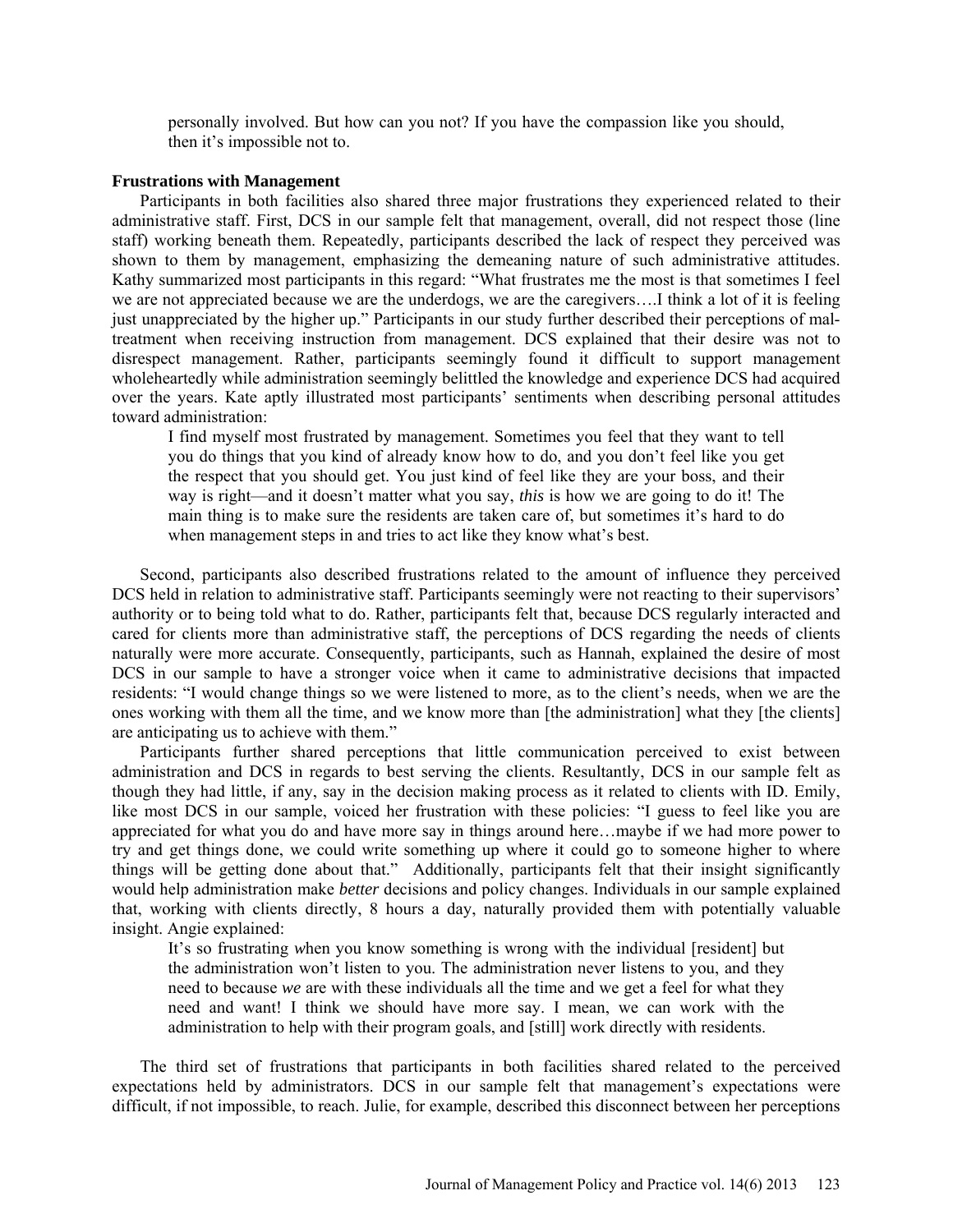of management's expectations and the difficult reality she faced when working with residents and trying to implement some programs:

It's not so much the individuals [residents] that are frustrating, as much as it is what management thinks we should do. I don't know, they have so many rules and expectations that just can't be reached. They live somewhere where we don't want, and it is hard for us to do what they [administrators] want us to do with them. The individuals are not the problem. I mean, they can get a little tedious and a little out of hand, but that's life, that's family, that's nothing, you know? But management expects so much!

One recurring explanation for the disconnect between management's expectations and the perceptions of DCS was the vantage point from which both groups viewed residents. Participants felt that, because they worked day in and day out with the residents, and the administrators did not, DCS' perceptions of attainable goals were more accurate than the goals set by administrators. Anthony further summarized most participants' sentiments in this regard:

I am most frustrated by management! They act like they know these individuals and act like they can write the programs for them—and they haven't spent one minute with them! If you are going to write a program or prescribe medication for them, you need to work with them and get to know the person on that kind of level. Also, management expects us to get all this stuff done with a little chunk of time, and it is nearly impossible, because every day is different for these people.

### **Traits Necessary for Long-Term Direct Care Work**

Finally, participants shared three traits they deemed necessary for future DCS' to possess if aiming to continue such work for the long-term. First, individuals in our sample detailed the importance of flexibility when working with populations of individuals with intellectual disabilities. Participants further shared that, due to the nature of their work environment, managing and embracing change became necessary skills of DCS. Ashley further illustrated the importance of such flexibility:

You have to learn to be adaptable, to change. In this field, there are always changes, whether it is management or direct care staff, there is constant change. For example, when the staffing changes, the whole dynamic of the house changes, and the individuals' attitudes and behaviors change, too. So you have to adapt. And the most important thing is to make them [the residents] feel that everything is going to be OK, despite all of these changes.

Further, participants explained that flexibility is also important because it is linked with a selfless perspective. That is, DCS who were not able to adapt easily to the ever-changing needs of residents, likely were not individuals who also stuck with direct-care work as a long-term position. Olivia, for example, summarized the sentiments of most participants when describing the perspective needed to work with the population at hand: "You have to have patience and learn to adjust to their schedule, not yours. You can't have anything on a time frame, it is their time, their house, their way. And you're not going to change that, so you just have to do what they want sometimes (laughs)."

In addition to flexibility, patience seemed to be a recurring character quality our participants deemed necessary for successful, long-term interactions with residents who possess intellectual disabilities. Specifically, participants explained that if DCS were not ready to demonstrate liberal amounts of patience, then working with such populations likely would not be enjoyable, especially long-term. Peter, for example, summarized the necessary patience described by most participants:

It gets tough around here sometimes, but you just have to try and get over the hump, just like anything else you experience, and it takes patience. Patience is a strong thing you need around here, and understanding! Just because, when you deal with our type of people, you get overwhelmed sometimes. So, learn to take a break and take it easy.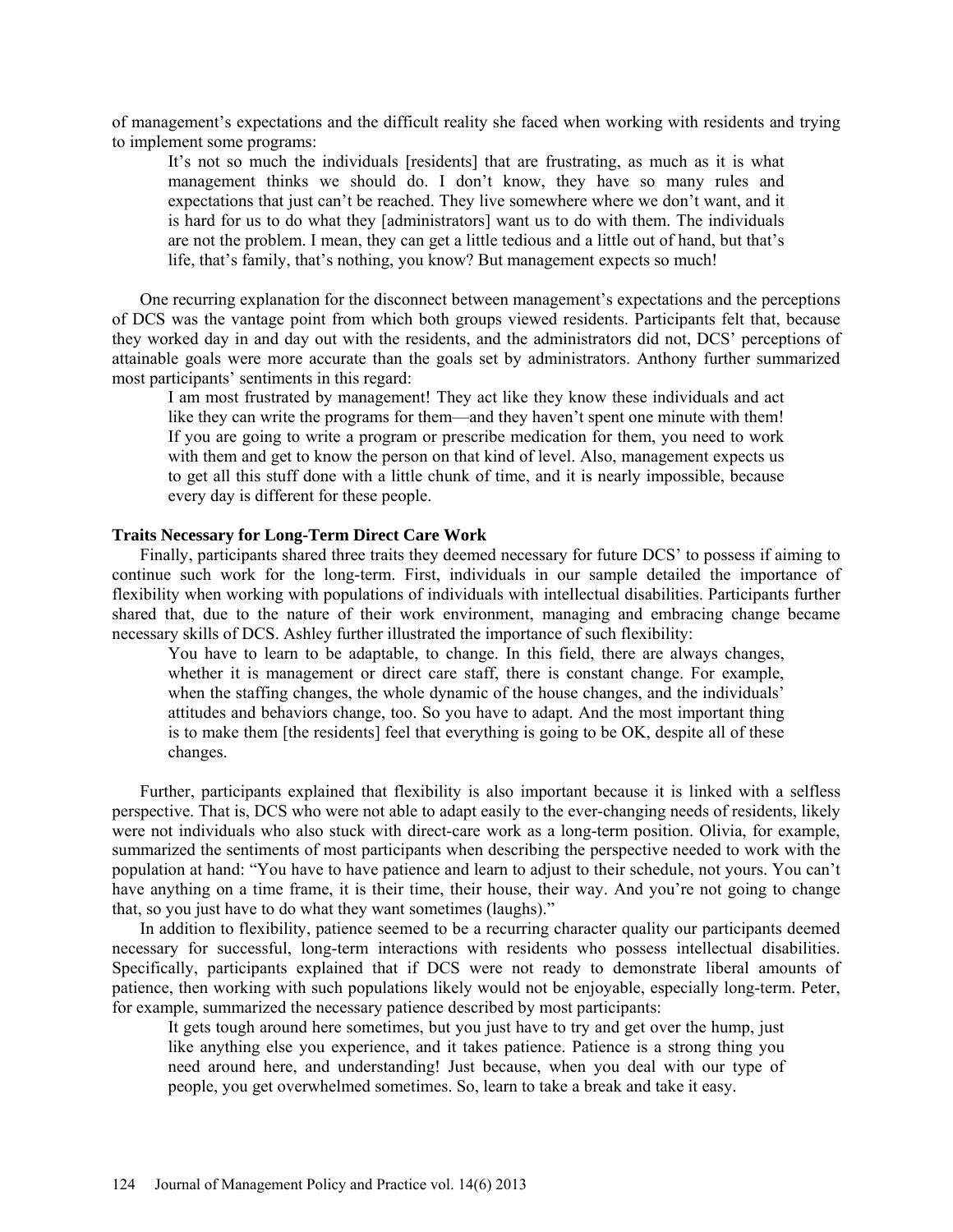DCS in our sample also explained that patience was necessary when forming expectations regarding residents' behavior. Additionally, participants explained the necessity of holding adequate expectations regarding residents' progress. That is, were DCS to hold unrealistic expectations in this area, patience with residents quickly would wear thin. Christina explained:

You need to know that it is going to take longer to achieve goals that are set up for each individual because of their limitations, and you can't accomplish as many goals sometimes, and it takes a longer time to do so. You have to have a certain personality, and you have to be giving and open for anything. You have to be flexible and be able to turn your feelings on and off like a switch of a light—because you can't hold nothing against the residents. You need to encourage, love, and nurture people.

Finally, participants explained that long-term DCS needed to have an internal sense of dedication to their work and to the residents. Participants explained that dedication is what caused some DCS to stick with such work, while many others moved on. Stacie further described the importance of dedication, especially when work-situations seemed discouraging:

Make sure this is what you want to do, because it is demanding. It is just not here, when you go out of here, you take it with you. You need to be really dedicated. If you are dealing with three or four [residents] that are all having a bad day, it gets rough, and you need to be prepared for that. You need to care for this job and what you're doing.

Participants also explained that DCS who were dedicated to their work focused on the residents and on helping others, rather than the temporary emotions of discouragement they periodically encountered. Most individuals in our sample identified their own personal dedication as key to remaining long-term care providers. Andrew illustrated these sentiments:

You have to have it in your heart to want to care for these people and be there for them and be their care taker. If you are able to do that, then you will be here for a long time. If you think about them, rather than yourself, then it will be OK and you will get through each day wanting to come back and continue to work here. It helps to seek help from other staff, and to try as best as possible to walk in that door with a good attitude, and know that you will make a difference each day.

# **DISCUSSION**

Results from the present study indicate that participants internalized significant levels of dissatisfaction with administrative staff. We believe these negative sentiments likely impact the overall success of direct care services—and that improving the perceptions of DCS regarding management is in the best interest of administrators. Although job satisfaction cannot guarantee employees will remain in a particular career (Colton & Robert, 2007), low morale among DCS naturally should be avoided when possible. Participants in our sample directed most of their frustrations toward administrative staff since they felt disempowered. Congruent with existing research literature, reviewed earlier in this article, the leadership style, structure, and the organizational atmosphere that comprise a particular institution significantly impact employees' overall job-satisfaction (Happell et al., 2003).

As administrators seek to improve the sentiments of present DCS regarding management, one factor involves giving attention to the selection process when hiring administrative staff. We suspect that administrators who "rise in the ranks," working their way up from direct care work, likely may gain greater respect from the DCS they supervise, because of past, shared experiences, than would someone who had no previous DCS background. That is, because participants felt administration did not value or understand their work, management who once themselves were DCS, likely would better understand the vantage point of their line staff. However, fresh perspectives brought from external hiring holds countering merit. Nonetheless, if these individuals previously held direct care positions, at other facilities,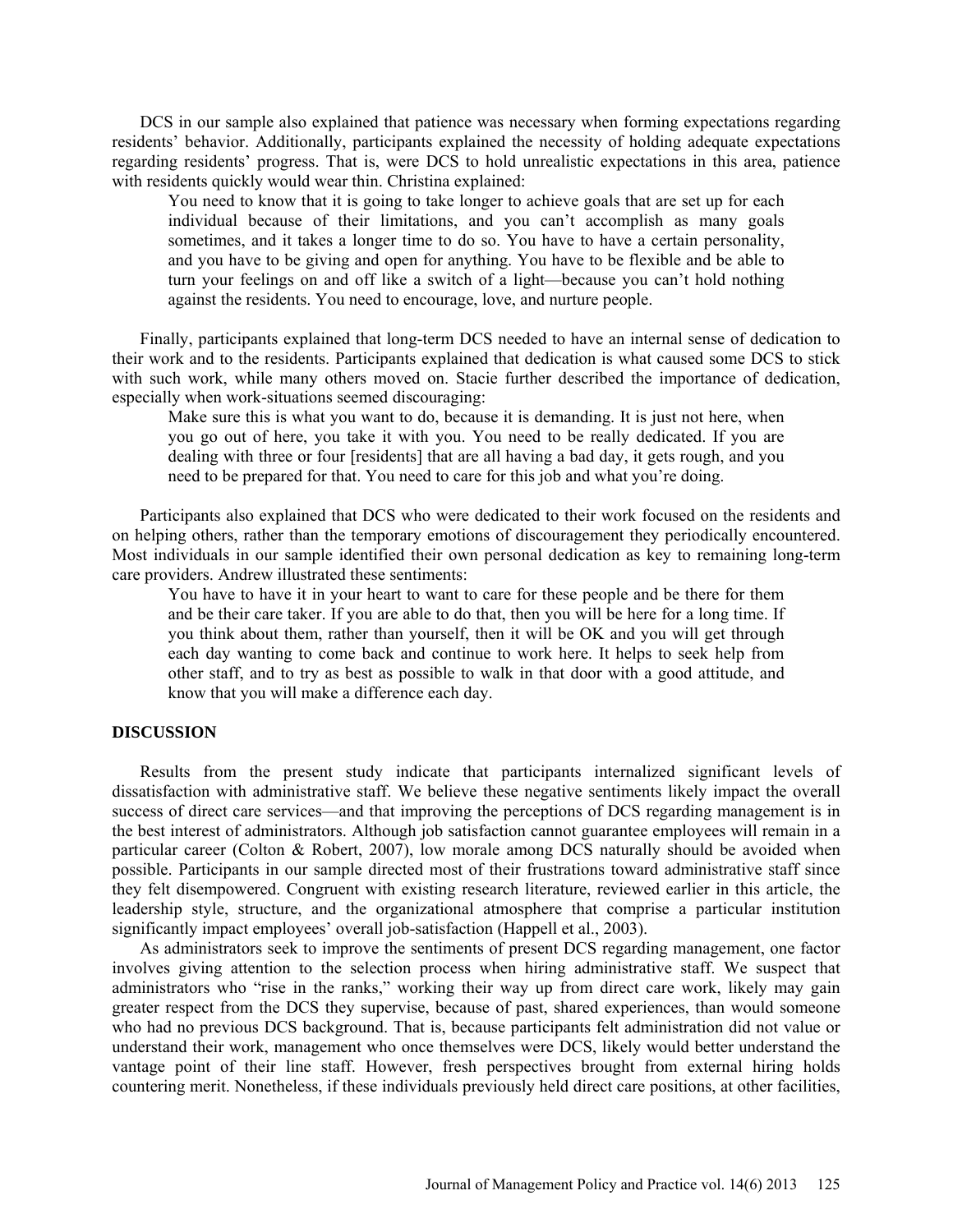this would be optimal. Administrators with grounding in past direct care of persons with ID seemingly would connect the best with present DCS—assuming everything else being equal.

Furthermore, because participants desired their administrators to empathize and understand the vantage point of DCS, simulating this shared experience also could prove beneficial. Specifically, governing boards for ID facilities may wish to integrate formal policies where all managers and administrators spend a particular number of annual days working direct care with clients. Spending, say, 10 or so days spread throughout the year working directly with clients, side-by-side with DCS, might help to increase respect for the administrators in the eyes of the DCS, and give the administrators a fuller appreciation for the insights DCS have to offer. Such regular exposure to direct care work also potentially would provide administrators who lack recent experience with fresh insights when developing and implementing facility programs. Additionally, such policies would keep administrators attuned to realitybased needs and the actual conditions of expectations when forming the expectations against which they hold DCS. The annual experience of direct care work could be accrued when DCS take vacation days, sick days, periodic emergency times or during other scheduled occasions.

When examining the management-related frustrations, we note that parallel concerns rose among DCS in multiple facilities. We do not intend to suggest that every direct care facility working with individuals with ID struggles with low staff morale toward administrators. Nonetheless, we do note that particular frustrations reported by our participants were not isolated concerns. That is to say, we did not interview participants who all shared the same frustrations because they worked under the same administration. Our sample was generated from individuals who worked under multiple administrators at two separate facilities. Had our information been skewed by dynamics relating to an atypical administrator, then likely these same findings would not have resurfaced at a separate institution. However, because the findings our participants reported showed little variation, we felt comfortable attributing the frustrations shared by our participants to the actual role of the larger administration rather than the particular managers to which our participants referred. In short, we suspect a systematic problem exists—rather than an individual, personnel issue.

Another significant factor impacting the longevity of DCS in our sample was the potential for burnout. Zimmerman et al. (2003) documented these same patterns of increasing instances of burnout among DCS. Similarly, Whittington and Burns (2005) noted the association between high stress levels and burnout. We believe that management working in such facilities should be highly motivated to lower instances of burnout among their direct care staff. Consequently, discovering the root causes of DCS' frustrations, which potentially may lead to burnout, is an important skill set administrators should develop. While helping prevent burnout among DCS does not guarantee their retention, fostering optimal work environments likely will increase the effectiveness of DCS' work. Colton and Roberts (2007) found that burnout often is caused by heavy workloads, poor pay, perceptions that work was low-status, and poor supervision. Consequently, addressing such issues seems a likely requisite to fostering positive work environments and reducing the likelihood of burnout among direct care staff. Administrators and employers, therefore, should be highly attuned to such issues, given their potential negative impact and the potency of burnout among DCS. In contrast, Blanertz and Robinson (1997) reported that clear job descriptions, pleasant working environments, competent and cohesive co-workers, and the availability for staff to provide input on decisions all contribute to low turnover rates among DCSs.

In light of present findings, administrators of direct care facilities for individuals with ID may wish to initiate mentoring programs for new DCS. Individuals who have worked long-term as DCS possess valuable skill sets, necessary for success at their jobs. By pairing incoming DCS with veteran workers, individuals with greater experience can help newer workers through the adjustments that accompany personal learning curves—potentially expediting this process and any other needed transitions. Furthermore, having gained valuable experience as DCS, individuals naturally acquire a repertoire of information from which incoming DCS might profit as they develop perspectives and gain their bearings. That is, rather than forcing incoming DCS to "learn the hard way," guiding them through the learning process with experienced and successful DCS would help set their job compass on due north.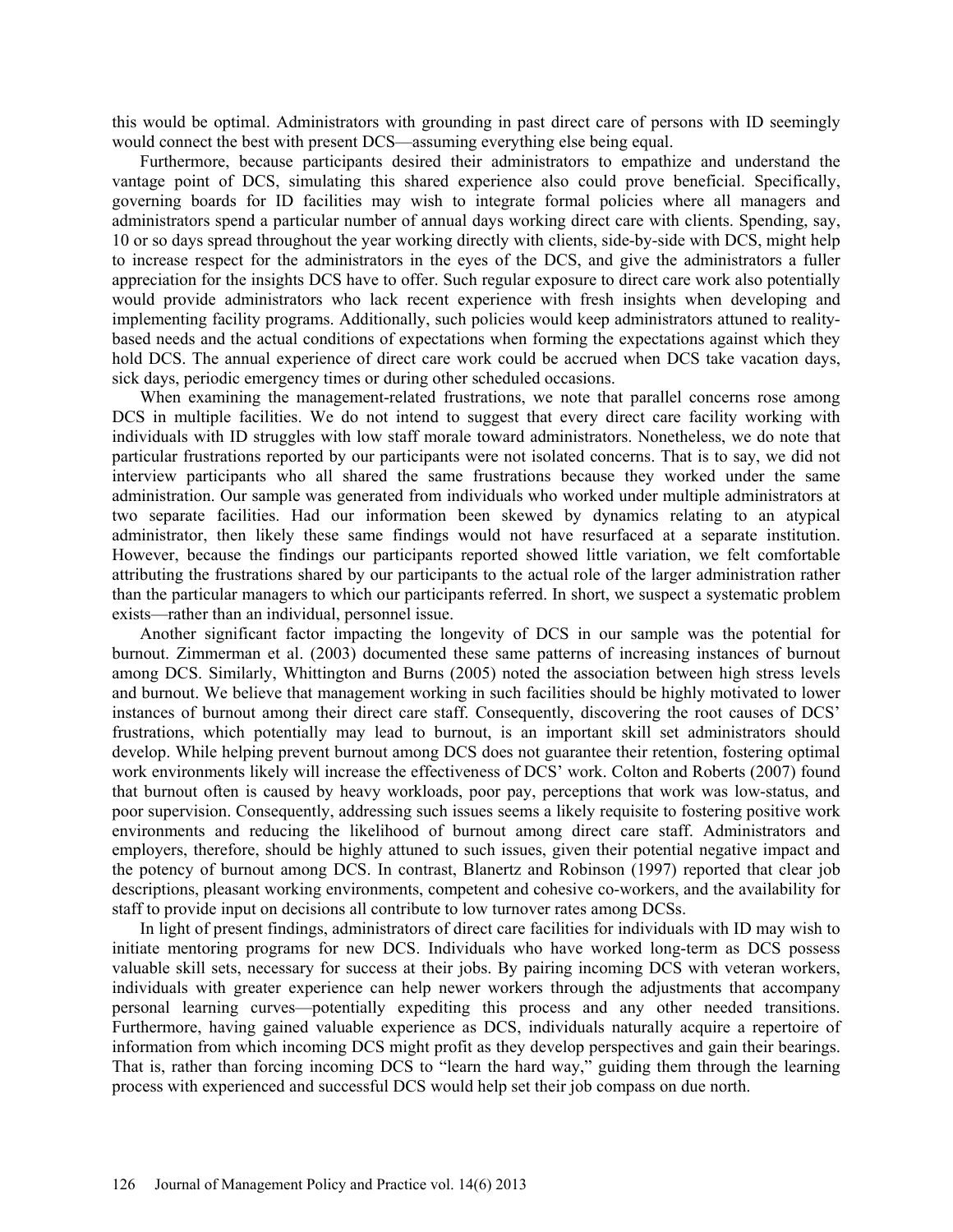Finally, social support seemed to play a cogent role influencing DCS' job satisfaction. Resultantly, administrators may wish to formalize these already-present dynamics for the purpose of promoting dynamics which seem to foster positive work environments. That is, DCS seem naturally to rely on social support when coping with the stresses of their work. Further, social outlets, if harnessed to generate constructive feedback, likely could prove to be useful potential tools. For example, setting formalized times and locals for regular sharing among DCS seemingly would promote shared connections among coworkers. Ideally, these meetings would serve as venues for meaningful interaction among DCS where they can share constructive ideas, let out steam, and provide encouragement and support for one another. Participants in our study repeatedly expressed perceptions that their "voice" was not heard. Establishing settings in which DCS have opportunities to voice concerns and suggestions would provide these individuals with the desired opportunity to provide feedback to administrators responsible for client programming. In turn, such programs also could provide administrators with timely feedback concerning policies, programs, as well as general staff morale. A circulating feed-back loop cycle for information sharing and continuous improvement is foundational for any healthy organization (Milakovich, 2006).

# **LIMITATIONS AND FUTURE RESEARCH**

All good research recognizes limitations in a study and reports them (Price  $\&$  Murnan, 2004). As with all qualitative research, the present study suffers limitations in external validity. That is, the degree to which the present findings are generalizable to all DCS in the United States is limited. In that sense, all qualitative research is context-specific and reflects the perceptions and viewpoints of the individuals studied. Ultimately, qualitative external validity is achieved as multiple researchers study similar populations in differing locales, contexts, times, and milieu (Firmin, 206b). Meta-analyses that tietogether the findings from multiple qualitative studies on a particular subject typically generate external the most significant level of external validity. We believe that the present study presents a significant research piece that will contribute to that ultimate end.

Future research should follow, studying DCS in regions of the U.S. that are outside of the Midwest. East and West coast populations, for example, might show somewhat different perceptions from the DCS in our present study—as might also DCS in, say, the northern or southern regions of the country. Similarly, we collected data from two mid-sized cites and future researchers should consider following the present one, studying DCS in both large cites as well as more rural regions of the United States.

Essentially, we employed a cross-sectional research (Bordens & Abbott, 2005) design relative to data collection for the present study. That is, we interviewed participants in two waves at one general point in their careers. Future researchers should consider longitudinal (Berg, 2012) qualitative studies that follow DCS over time. Interviews that routinely occur at particular intervals in DCS' careers might show individual changes over time and how staff tend to cope with particular challenges as they move through their respective careers.

And finally, we believe that the findings from the present study can enhance future quantitative research that appraises DCS longevity. The findings from the present study could be incorporated into national surveys of DCS across the country as total quality improvement initiatives are instituted at the staff and administrative levels. Additionally, grant-funded pilot projects aimed at improving the turn-over rates among DCS may find the results of the present research valuable in targeting potential challenging areas for morale and worker improvements.

#### **REFERENCES**

Bazeley, P. (2007). *Qualitative data analysis with NIVIVO*. Thousand Oaks, CA: Sage.

Beevers, C.G. (2011). Identifying processes that maintain depression: Strategies and suggestions. *Clinical Psychology: Science and Practice*, 18, 300-304.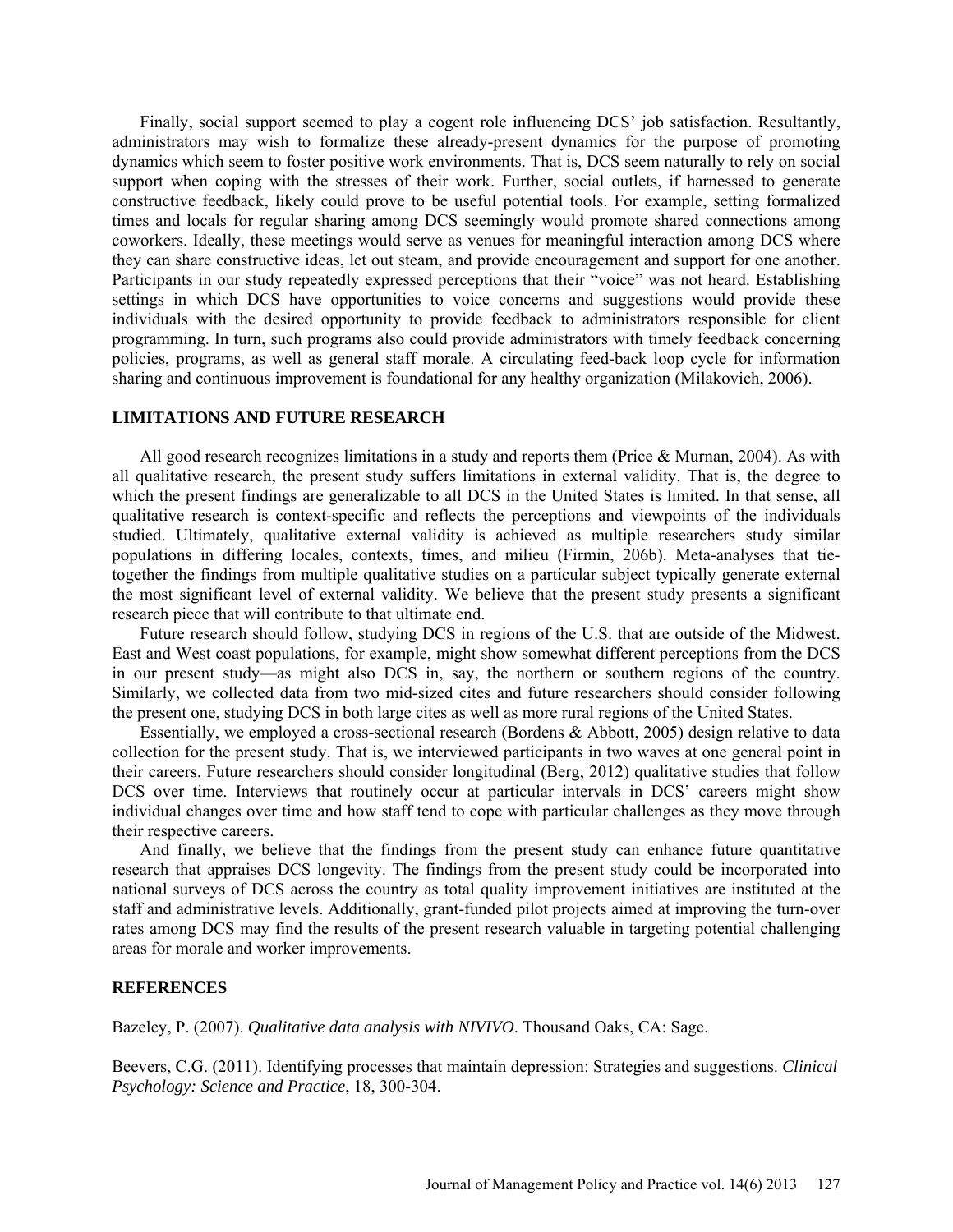Bereska, T. (2003). How will I know a code when I see it? *Qualitative Research Journal,* 3, 60-74.

Berg, B.L. *Qualitative research methods for the social sciences* (6<sup>th</sup> ed.). Boston: Allyn & Bacon.

Blankertz, L.E. & Robinson, S.E. (1997). Turnover intentions of community mental health workers in psychosocial rehabilitation services. *Community of Mental Health Journal,* 33, 517-529.

Bordens, K.S. & Abbott, B.B. (2005). *Research design and methods* (6<sup>th</sup> ed.). Boston: McGraw-Hill.

Bunger, A.C., Chuang, E. & McBeath, B. (2012). Facilitating mental health service use for caregivers: Referral strategies among child welfare caseworkers. *Children and Youth Services Review*, 34, 696-703.

Carlson, J.A. (2010). Avoiding traps in member checking. *The Qualitative Report,* 15, 1102-1113.

Chenail, R. (2012a). Conducting qualitative data analysis: Reading line-by-line, but analyzing by meaningful qualitative units. *The Qualitative Report,* 17, 266-269.

Chenail, R. (2012b). Conducting qualitative data analysis: Managing dynamic tensions within. *The Qualitative Report,* 17, 1-6.

Colton, M. & Roberts, S. (2007). Factors that contribute to high turnover among residential child care staff. *Journal of Child and Family Social Work*, 12, 133-142.

Creswell, J.W. (2012a). *Educational research: Planning, conducting, and evaluating quantitative and qualitative research* (4<sup>th</sup> ed.). Upper Saddle River, NJ: Pearson.

Creswell, J.W. (2012b). *Qualitative inquiry & research design: Choosing among five approaches* (3rd ed.). Thousand Oaks, CA: Sage.

Denzin, N.K. & Lincoln, Y.S. (2008). The discipline and practice of qualitative research. In N. Denzin & Y. Lincoln (Eds.), *Strategies of qualitative inquiry* 3rd ed. (pp. 1-44). Thousand Oaks, CA: Sage.

Devault, M.L. (2002). Talking and listening from women's standpoint: Feminist strategies for interviewing and analysis. In D. Weinberg (Ed.). *Qualitative research methods* (pp. 88-111). Malden, MA: Blackwell.

De Wet, J. & Erasmus, Z. (2005). Toward rigor in qualitative research. *Qualitative Research Journal*, 5, 27-40.

Firmin, M. (2006a). Using interview waves in phenomenological qualitative research. In P. Brewer & M. Firmin (Eds.), *Ethnographic & Qualitative Research in Education Vol. 1* (pp. 175-181). New Castle, UK: Cambridge Scholars Press.

Firmin, M. (2006b). External validity in qualitative research. In M. Firmin & P. Brewer (Eds.), *Ethnographic & Qualitative Research in Education Vol. 2* (pp. 17-29). New Castle, UK: Cambridge Scholars Press.

Frost, N., Nolas, S.M., Brooks-Gordon, B., Esin, C., Holt, A., Mehdizadeh, L. & Shinebourne. P. (2010). Pluralism in qualitative research: The impact of different researchers and qualitative approaches on the analysis of qualitative data. *Qualitative Inquiry*, 10, 441-460.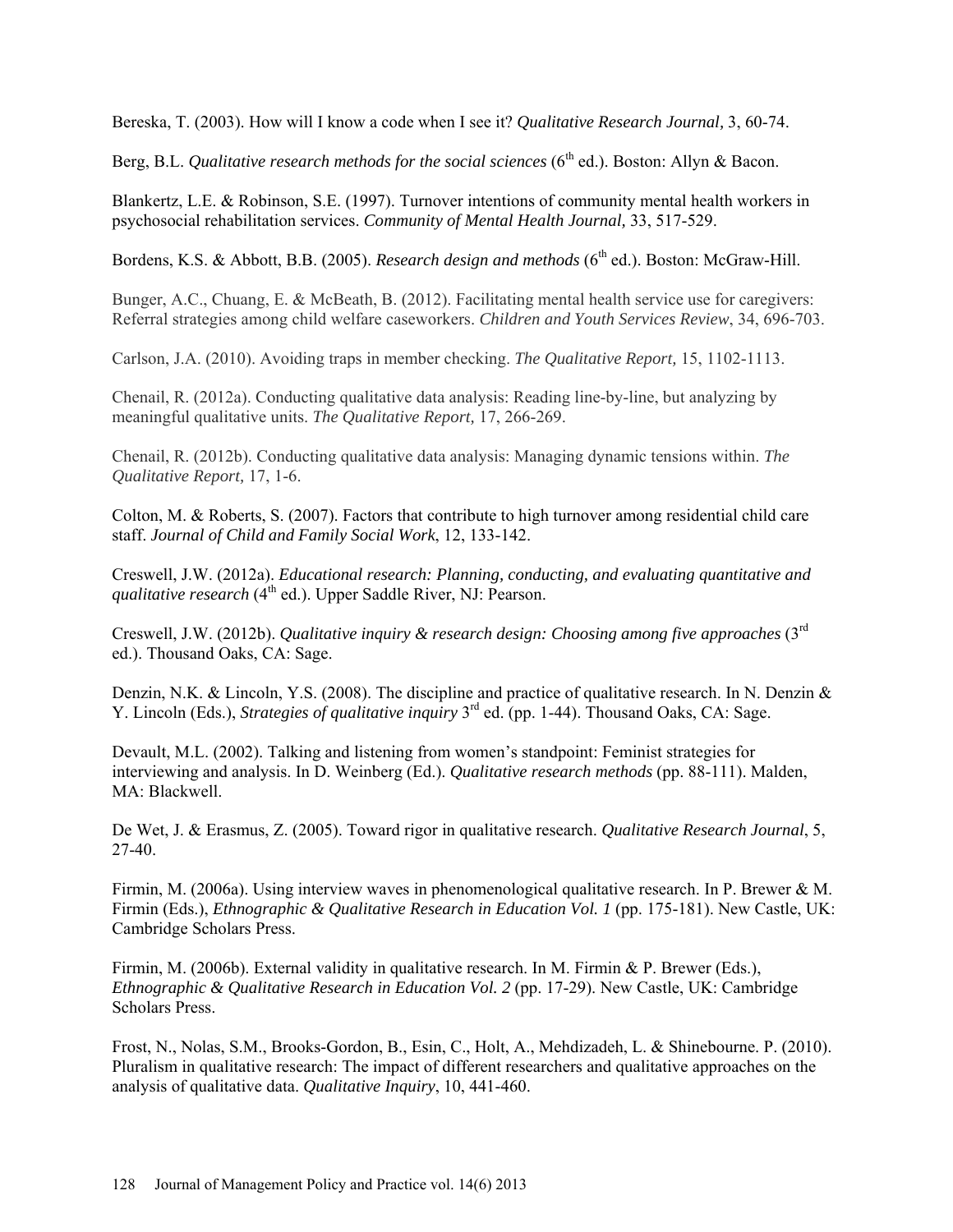Flick, U. (2006). An introduction to qualitative research (3<sup>rd</sup> ed.). Thousand Oaks, CA: Sage.

Gallon, S.L., Gabriel, R.M. & Knudsen, J.R.W. (2003). The toughest job you'll ever love: A pacific northwest treatment workforce survey. *Journal of Substance Abuse Treatment*, 24, 183-196.

Gay, L.R., Mills, G. & Airasian, P. (2009). *Educational research* (9<sup>th</sup> ed.). Upper Saddle River, NJ: Pearson.

Guest, G., Bunce, A. & Johnson, L. (2006). How many interviews are enough? An experiment with data saturation and variability. *Field Methods,* 18, 59-82.

Happell, B., Martin, T. & Pinikahana, J. (2003). Burnout and job satisfaction: A comparative study of psychiatric nurses from forensic and a mainstream mental health service. *International Journal of Mental Health Nursing,* 12, 39-47.

Harsh, S. (2011). Purposeful sampling in qualitative research synthesis. *Qualitative Research Journal,* 11, 63-75.

Leedy, P. & Ormrod, J.E. (2012). *Practical research* (9<sup>th</sup> ed.). Upper Saddle River, NJ: Pearson.

Lewins, A. & Silver, C. (2007). *Using software in qualitative research*. Thousand Oaks, CA: Sage.

Liamputtong, P. & Ezzy, D. (2009). *Qualitative research methods* (3rd ed.). New York, NY: Oxford University Press.

Malhotra, C., Malhotra, R., Østbye, T., Matchar, D. & Chan, A. (2012). Depressive symptoms among informal caregivers of older adults: Insights from the Singapore Survey on Informal Caregiving. *International Psychogeriatrics, 24*, 1335-1346.

Maxwell, J.A. (2012). *Qualitative research design* (3<sup>rd</sup> ed.). Thousand Oaks, CA: Sage.

McFarlane, A. & O'Reilly-de Brun, M. (2012). Using a theory-driven conceptual framework in qualitative health research. *Qualitative Health Research*, 22, 607-618.

Milakovich, M.E. (2006). *Improving service quality in the global economy: Achieving high performance in public and private sectors. (2nd ed.).* Boca Raton, FL: Auerback.

Neuman, W.L. (2006). *Social research methods: Qualitative and quantitative approaches.* (6<sup>th</sup> ed.). Boston: Allyn & Bacon.

Price, J.H. & Murnan, J. (2004). Research limitations and the necessity of reporting them. *American Journal of Health Education*, 35, 66-67.

Raffanti, M. (2006). Grounded theory in educational research: Exploring the concept of "groundedness." In M. Firmin & P. Brewer (Eds.), *Ethnographic & Qualitative Research in Education Vol 2.* (pp. 61-74). New Castle, UK: Cambridge Scholars Press.

Roulston, K. (2011). Working through challenges in doing interviews. *International Journal of Qualitative Methods*, 10, 348-366.